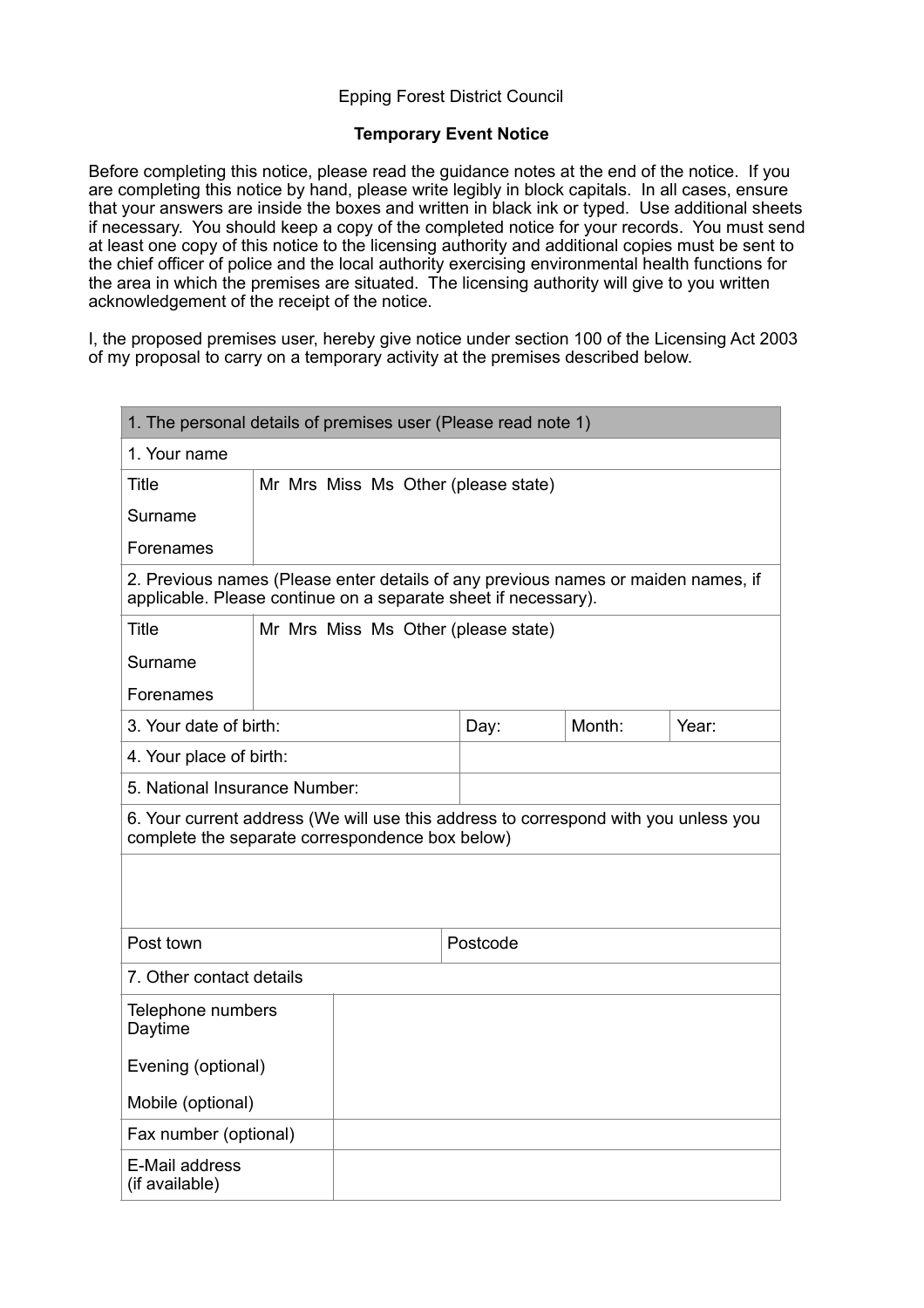| 8. Alternative address for correspondence (If you complete the details below, we will |  |
|---------------------------------------------------------------------------------------|--|
| use this address to correspond with you)                                              |  |

| Post town                                      |  | Postcode |
|------------------------------------------------|--|----------|
| 9. Alternative contact details (if applicable) |  |          |
| Telephone numbers:<br>Daytime                  |  |          |
| Evening (optional)                             |  |          |
| Mobile (optional)                              |  |          |
| Fax number (optional)                          |  |          |
| E-Mail address<br>(if available)               |  |          |

| 2. The premises                                                                                                                                                                                                            |                                                                        |  |
|----------------------------------------------------------------------------------------------------------------------------------------------------------------------------------------------------------------------------|------------------------------------------------------------------------|--|
| Please give the address of the premises where you intend to carry on the licensable<br>activities or, if it has no address, give a detailed description (including the Ordnance<br>Survey references) (Please read note 2) |                                                                        |  |
|                                                                                                                                                                                                                            |                                                                        |  |
|                                                                                                                                                                                                                            |                                                                        |  |
|                                                                                                                                                                                                                            |                                                                        |  |
| Premises licence number:                                                                                                                                                                                                   |                                                                        |  |
| Club premises certificate number:                                                                                                                                                                                          |                                                                        |  |
| If you intend to use only part of the premises at this address or intend to restrict the<br>area to which this notice applies, please give a description and details below.<br>(Please read note 3)                        |                                                                        |  |
|                                                                                                                                                                                                                            |                                                                        |  |
|                                                                                                                                                                                                                            | Please describe the nature of the premises below. (Please read note 4) |  |
|                                                                                                                                                                                                                            |                                                                        |  |
| Please describe the nature of the event below. (Please read note 5)                                                                                                                                                        |                                                                        |  |
|                                                                                                                                                                                                                            |                                                                        |  |
|                                                                                                                                                                                                                            |                                                                        |  |
|                                                                                                                                                                                                                            |                                                                        |  |

# 3. The licensable activities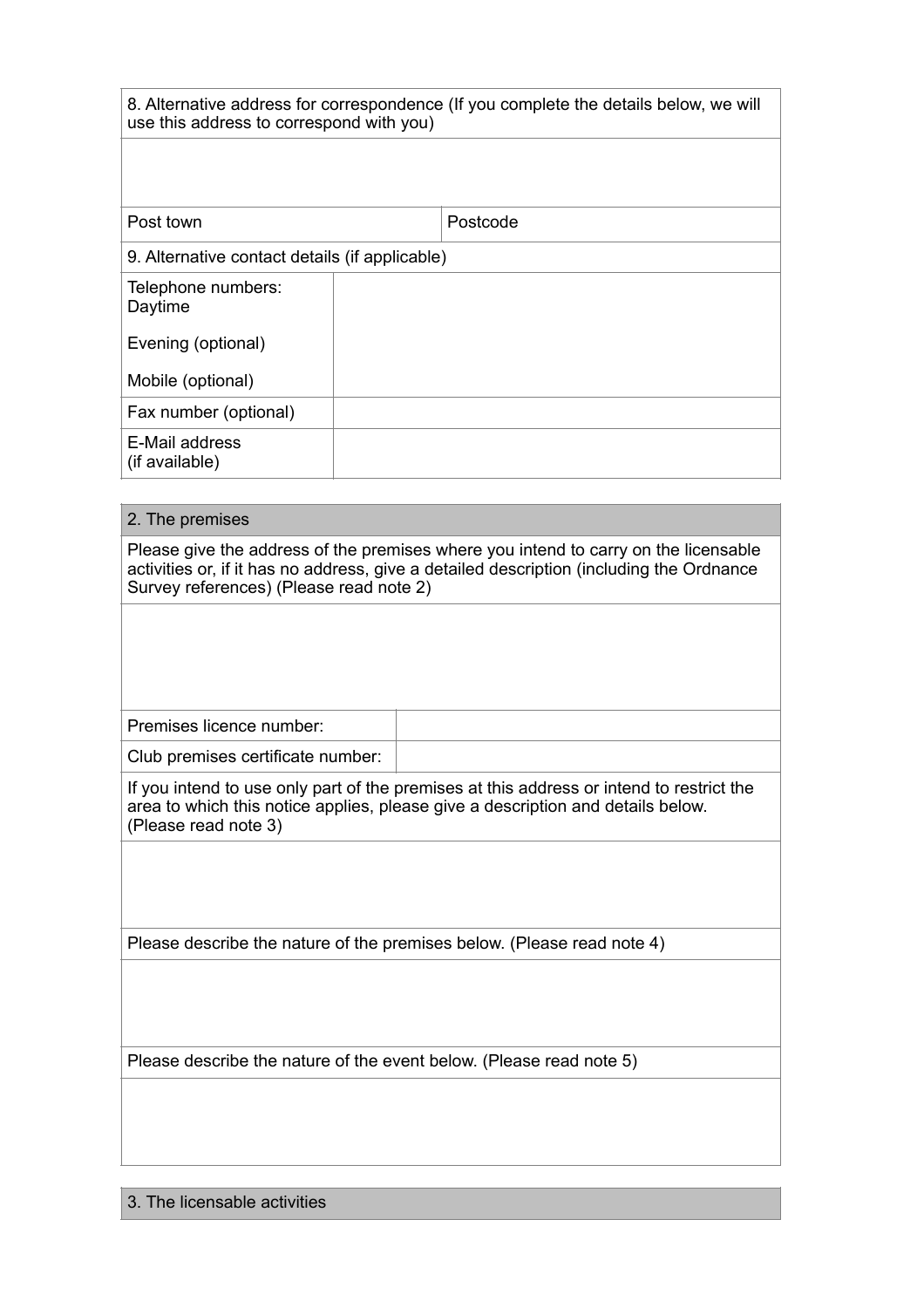Please give the address of the premises where you intend to carry on the licensable activities or, if it has no address, give a detailed description (including the Ordnance Survey references) (Please read note 2)

Please state the licensable activities that you intend to carry on at the premises (please tick all licensable activities you intend to carry on). (Please read note 6)

The sale by retail of alcohol

The supply of alcohol by or on behalf of a club to, or to the order of, a member of the club

The provision of regulated entertainment

The provision of late night refreshment

Are you giving a late temporary event notice? (Please read note 7)

Please state the dates on which you intend to use these premises for licensable activities. (Please read note 8)

Please state the times during the event period that you propose to carry on licensable activities (please give times in 24 hour clock). (Please read note 9)

Please state the maximum number of people at any one time that you intend to allow to be present at the premises during the times when you intend to carry on licensable activities, including any staff, organisers or performers. (Please read note 10)

If the licensable activities will include the supply of alcohol, please state whether the supplies will be for consumption on or off the premises, or both (please tick as appropriate). (Please read note  $11$ )

On the premises only Off the premises only

Both

Please state if the licensable activities will include the provision of relevant entertainment. If so, please state the times during the event period that you propose to provide relevant entertainment. (Please read note 12)

| 4. Personal licence holders (Please read note 13)                             |  |  |  |  |
|-------------------------------------------------------------------------------|--|--|--|--|
| Yes<br>No<br>Do you currently hold a valid personal licence?<br>(Please tick) |  |  |  |  |
| If "Yes" please provide the details of your personal licence below.           |  |  |  |  |
| Issuing licensing authority                                                   |  |  |  |  |
| Licence number                                                                |  |  |  |  |
| Date of issue                                                                 |  |  |  |  |
| Date of expiry                                                                |  |  |  |  |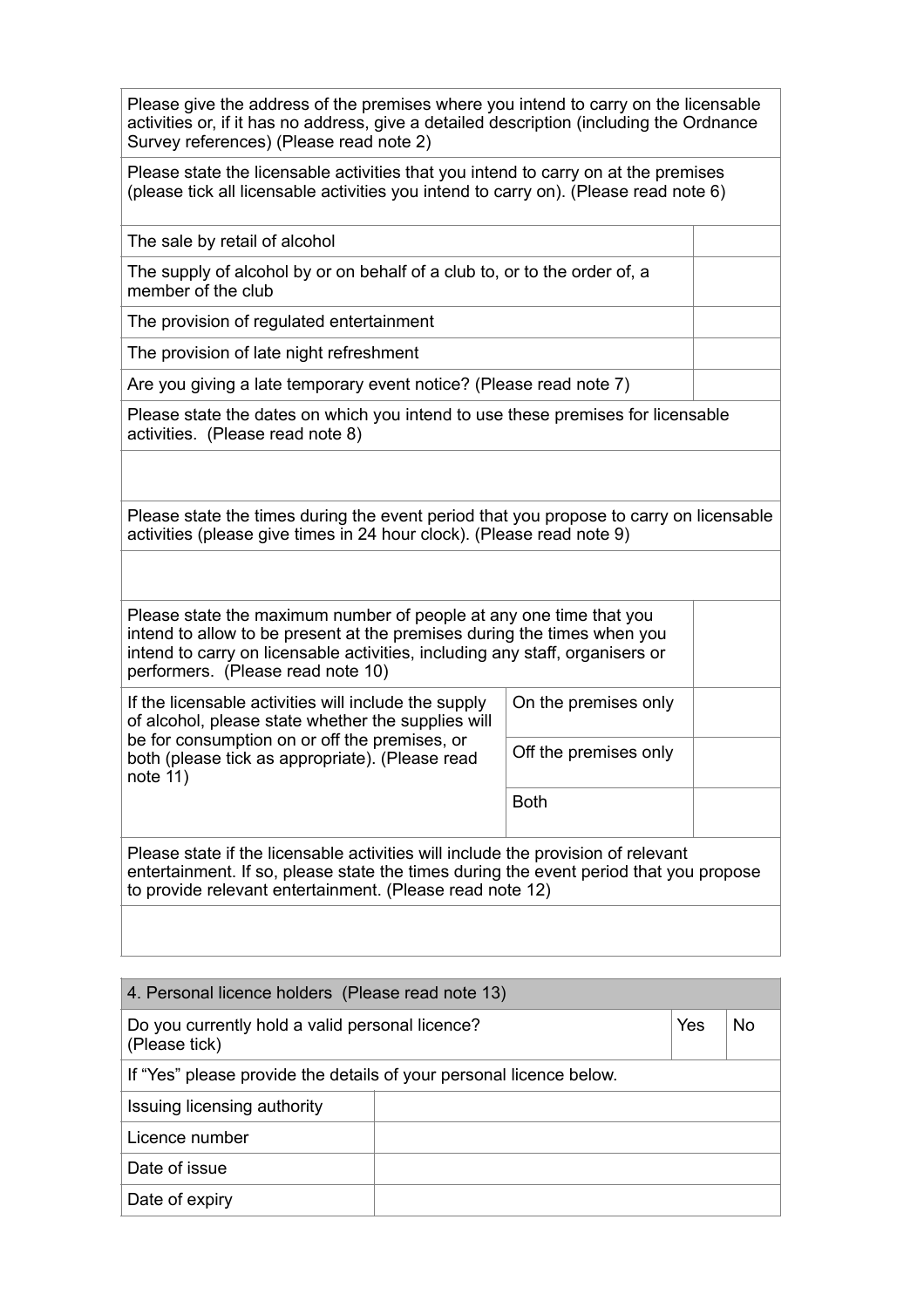| Any further relevant details |  |
|------------------------------|--|
|                              |  |

| 5. Previous temporary event notices you have given (Please read note 14 and tick<br>the boxes that apply to you)                                                                                                            |            |     |
|-----------------------------------------------------------------------------------------------------------------------------------------------------------------------------------------------------------------------------|------------|-----|
| Have you previously given a temporary event notice in respect of any<br>premises for events falling in the same calendar year as the event for<br>which you are now giving this temporary event notice?                     | <b>Yes</b> | No. |
| If answering yes, please state the number of temporary event notices<br>(including the number of late temporary event notices, if any) you have<br>given for events in that same calendar year                              |            |     |
| Have you already given a temporary event notice for the same<br>premises in which the event period:<br>a) ends 24 hours or less before; or<br>b) begins 24 hours or less after<br>the event period proposed in this notice? | Yes        | N٥  |

| 6. Associates and business colleagues (Please read note 15 and tick the boxes that<br>apply to you)                                                                                                                                           |     |           |
|-----------------------------------------------------------------------------------------------------------------------------------------------------------------------------------------------------------------------------------------------|-----|-----------|
| Has any associate of yours given a temporary event notice for an<br>event in the same calendar year as the event for which you are now<br>giving a temporary event notice?                                                                    | Yes | <b>No</b> |
| If answering yes, please state the total number of temporary event<br>notices (including the number of late temporary event notices, if any)<br>your associate(s) have given for events in the same calendar year.                            |     |           |
| Has any person with whom you are in business carrying on licensable<br>activities given a temporary event notice for an event in the same<br>calendar year as the event for which you are now giving a temporary<br>event notice?             | Yes | <b>No</b> |
| If answering yes, please state the total number of temporary event<br>notices (including the number of late temporary event notices, if any)<br>your business colleagues(s) have given for events in the same<br>calendar year.               |     |           |
| Has any associate of yours already given a temporary event notice for<br>the same premises in which the event period:<br>a) ends 24 hours or less before; or<br>b) begins 24 hours or less after<br>the event period proposed in this notice? | Yes | <b>No</b> |

|  | 7. Checklist: (Please read note 16) |  |  |  |  |
|--|-------------------------------------|--|--|--|--|
|--|-------------------------------------|--|--|--|--|

I have: (Please tick the appropriate boxes)

Sent at least one copy of this notice to the licensing authority for the area in which the premises are situated.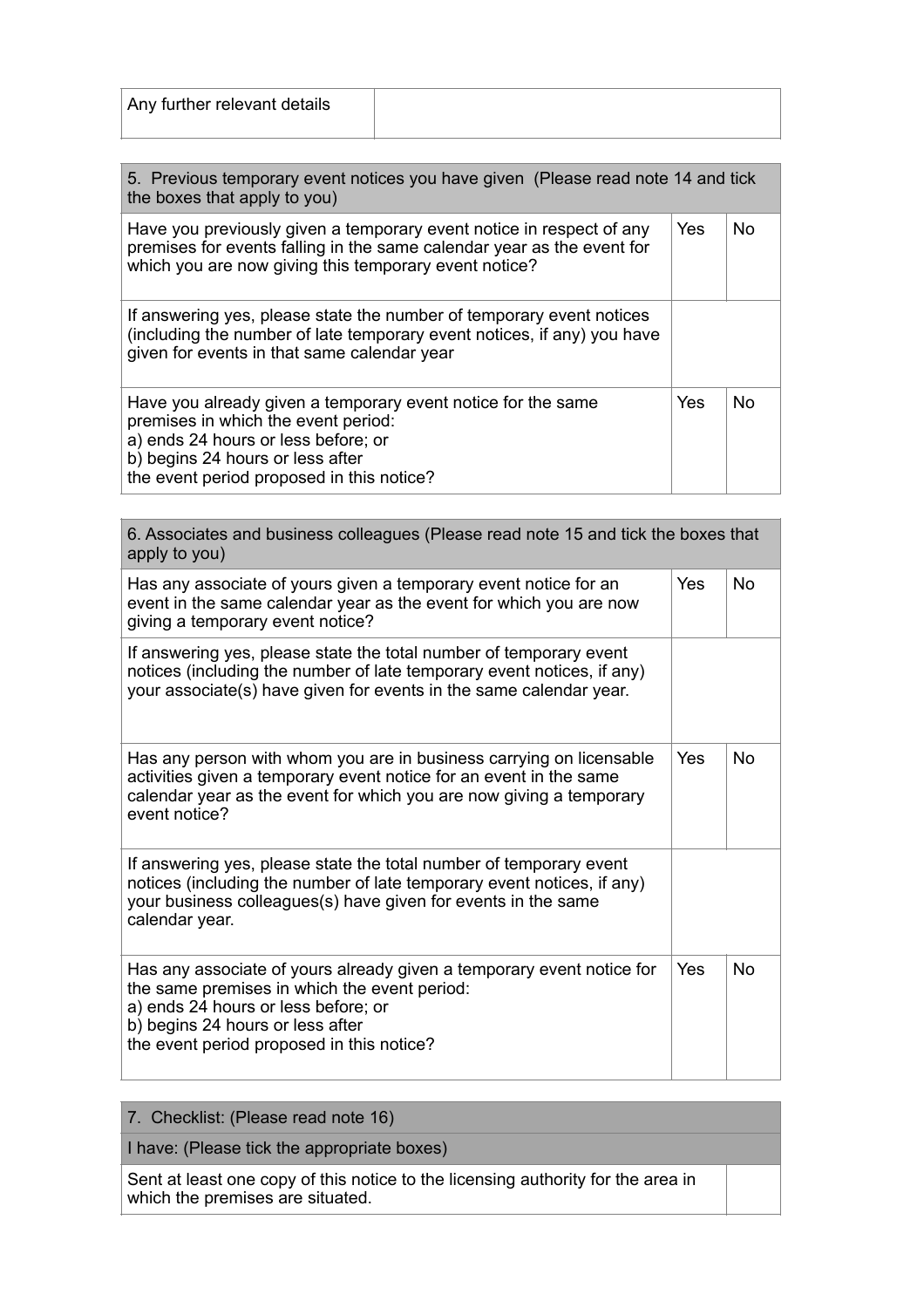| Sent a copy of this notice to the chief officer of police for the area in which the<br>premises are situated.                                                                     |  |
|-----------------------------------------------------------------------------------------------------------------------------------------------------------------------------------|--|
| Sent a copy of this notice to the local authority exercising environmental<br>health functions for the area in which the premises are situated.                                   |  |
| If the premises are situated in one or more licensing authority areas, sent at<br>least one copy of this notice to each additional licensing authority.                           |  |
| If the premises are situated in one or more police areas, sent a copy of this<br>notice to each additional chief officer of police.                                               |  |
| If the premises are situated in one or more local authority areas, sent a copy<br>of this notice to each additional local authority exercising environmental health<br>functions. |  |
| Made or enclosed payment of the fee for the application.                                                                                                                          |  |
| Signed the declaration in Section 9 below.                                                                                                                                        |  |

# 8. Condition: (Please read note 17)

It is a condition of this temporary event notice that where the relevant licensable activities described in Section 3 above include the supply of alcohol that all such supplies are made by or under the authority of the premises user.

## 9. Declarations: (Please read note 18)

The information contained in this form is correct to the best of my knowledge and belief.

I understand that it is an offence:

- (i) To knowingly or recklessly make a false statement in or in connection with this temporary event notice and that a person is liable on summary conviction for such an offence to a fine not exceeding level 5 on the standard scale; and;
- (ii) to permit an unauthorised licensable activity to be carried on at any place and that a person is liable on summary conviction for any such offence to a fine not exceeding £20,000, or to imprisonment for a term not exceeding six months, or to both.

| Signature:             |  |
|------------------------|--|
| Date:                  |  |
| Name of Person Signing |  |

# For completion by the Licensing Authority:

# 10. Acknowledgment: (Please read note 19)

I acknowledge receipt of this temporary event notice.

Signature: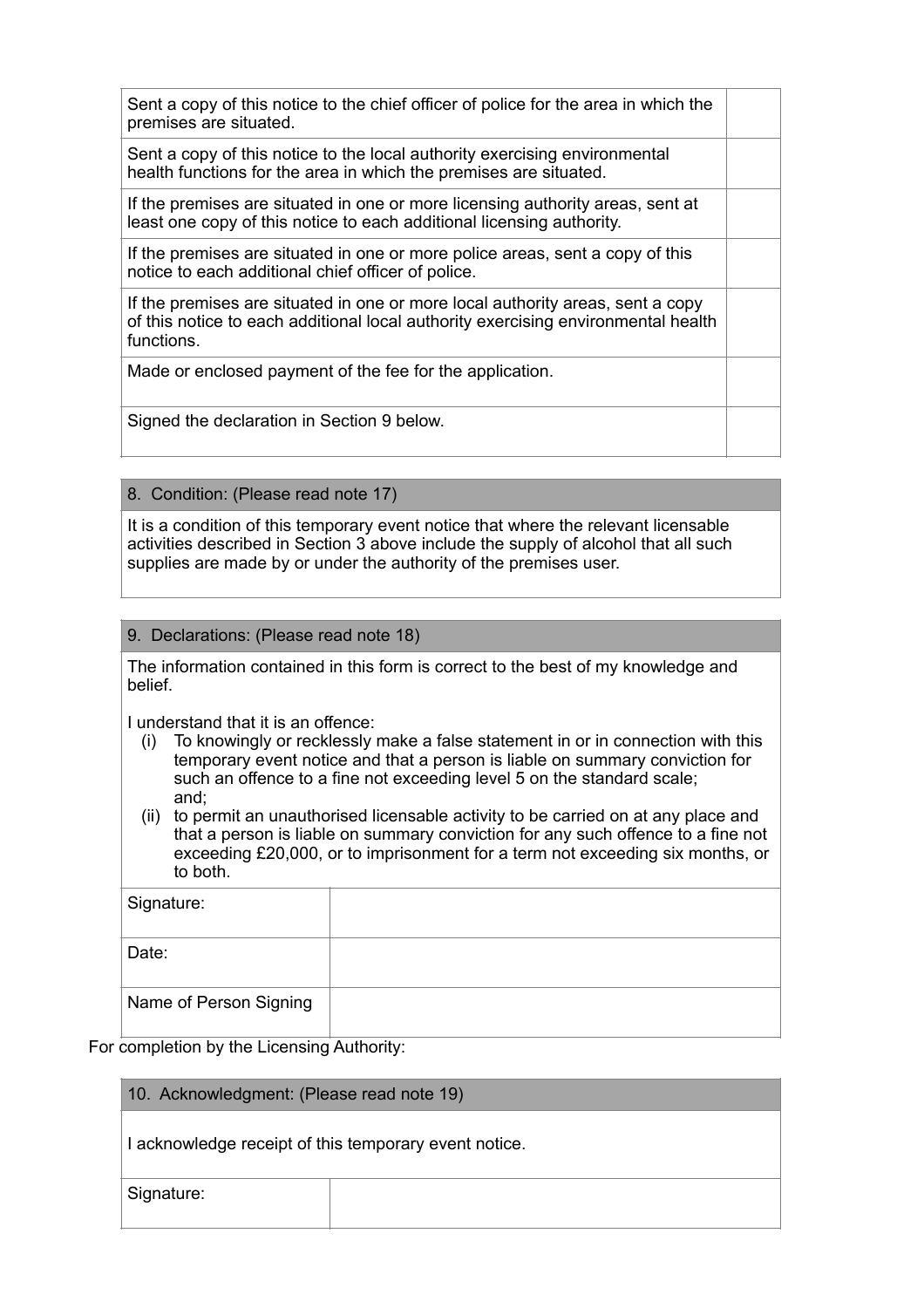| Date:                   |  |
|-------------------------|--|
| Name of Officer Signing |  |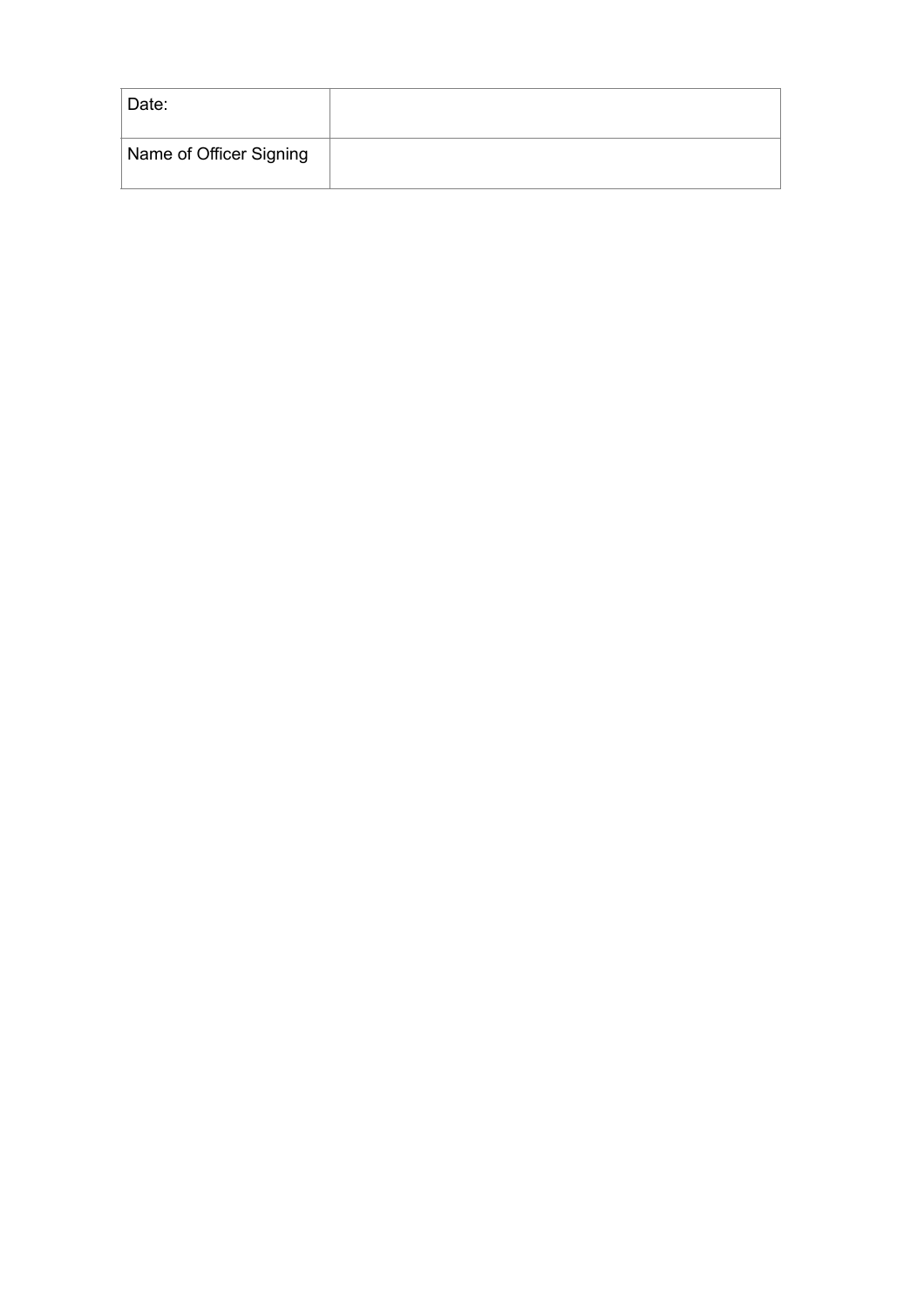## **NOTES**

#### General

In these notes, a person who gives a temporary event notice is called a "premises user".

The police and local authority exercising environmental health functions may intervene on the grounds of any of the four licensing objectives (the prevention of crime and disorder, public safety, the prevention of public nuisance, and the protection of children from harm) to prevent the occurrence of an event at which permitted temporary activities are to take place or to agree a modification of the arrangements for such an event. However, the licensing authority will intervene of its own volition in the cases described below.

First, it will issue a counter notice if there is an objection to a late temporary event notice (see note 7 below).

Secondly, it may issue a notice in relation to its decision to impose conditions on a temporary event notice (see note 2 below).

Thirdly, it will issue a counter notice if the first, second, third and fifth of the limits set out below would be exceeded. If any of the limits below are breached or if a counter notice has been issued, any licensable activities taking place would be unauthorised and the premises user would be liable to prosecution. The limitations apply to:

- the number of times a person may give a temporary event notice (50 times per year for a personal licence holder and 5 times per year for other people);
- the number of times a person may give a late temporary event notice (10 times per year for a personal licence holder and 2 times per year for other people);
- the number of times a temporary event notice may be given in respect of any particular premises (15 times in a calendar year);
- the length of time a temporary event may last for these purposes (168 hours or 7 days);
- the maximum aggregate duration of the periods covered by temporary event notices at any individual premises (21 days per calendar year); and
- the scale of the event in terms of the maximum number of people attending at any one time (a maximum of 499).

For the purposes of determining the overall limits of 50 temporary event notices per personal licence holder (in a calendar year) and of 5 for a non-personal licence holder (in a calendar year), temporary event notices given by an associate or a person who is in business with a premises user (and that business involves carrying on licensable activities) count towards those totals. The limits applying to late temporary event notices are included within the overall limits applying to the total number of temporary event notices. Note 14 below sets out the definition of an "associate".

When permitted temporary activities take place, a premises user must ensure that either:

- a copy of the temporary event notice is prominently displayed at the premises; or
- the temporary event notice is kept at the premises either in his own custody or in the custody of a person present and working at the premises and whom he has nominated for that purpose.

Where the temporary event notice is in the custody of a nominated person, a notice specifying that fact and the position held by that person must be displayed prominently at the premises.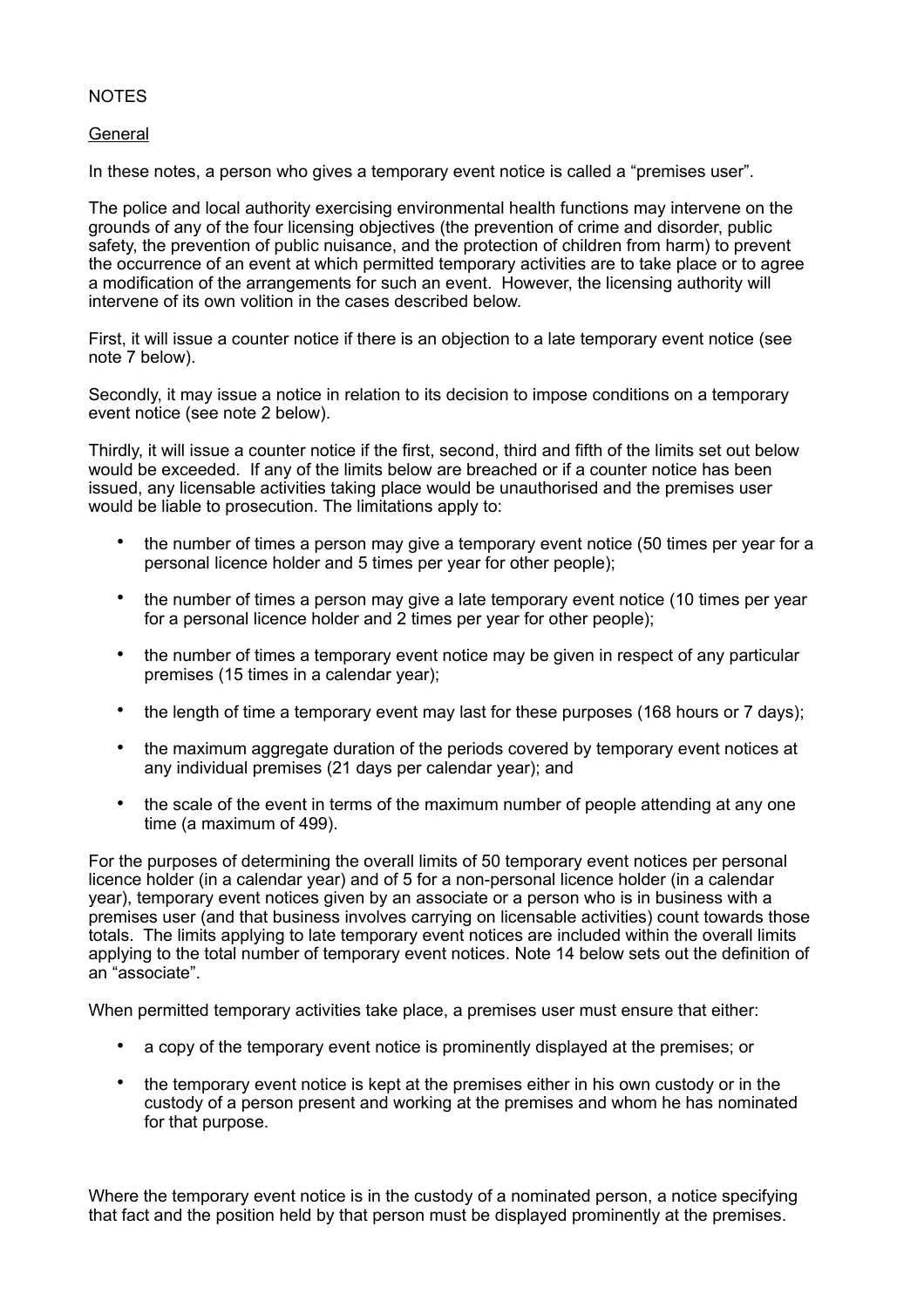Where the temporary event notice or a notice specifying the nominated person is not displayed, a constable or an authorised person (for example, a licensing officer, fire officer or environmental health officer) may require the premises user to produce the temporary event notice for examination. Similarly, where the nominated person has the temporary event notice in his custody, a constable or authorised person may require that person to produce it for examination. Failure to produce the temporary event notice without reasonable excuse would be an offence.

It should also be noted that the following, among other things, are offences under the Licensing Act  $2003$ 

- the sale or supply of alcohol to children under 18 years of age (maximum fine on conviction is a fine not exceeding level 5 on the standard scale, currently £5,000);
- allowing the sale of alcohol to children under 18 (maximum fine on conviction is a fine not exceeding level 5 on the standard scale, currently £5,000);
- knowingly allowing the consumption of alcohol on the premises by a person aged under 18 (maximum fine on conviction is a fine not exceeding level 5 on the standard scale, currently £5,000);
- allowing disorderly behaviour on the premises (maximum fine on conviction is a fine not exceeding level 3 on the standard scale, currently £1,000);
- the sale of alcohol to a person who is drunk (maximum fine on conviction is a fine not exceeding level 3 on the standard scale, currently £1,000);
- obtaining alcohol for a person who is drunk (maximum fine on conviction is a fine not exceeding level 3 on the standard scale, currently £1,000);
- knowingly allowing a person aged under 18 to make any sale or supply of alcohol unless the sale or supply has been specifically approved by the premises user or any individual aged 18 or over who has been authorised for this purpose by the premises user (maximum fine on conviction is a fine not exceeding level 1 on the standard scale, currently £200); and
- knowingly keeping or allowing to be kept on the premises any smuggled goods which have been imported without payment of duty or which have otherwise been unlawfully imported (maximum fine on conviction is a fine not exceeding level 3 on the standard scale, currently £1,000).

In addition, where the premises are to be used primarily or exclusively for the sale or supply of alcohol for consumption on the premises, it is an offence to allow children under 16 to be present when the premises are open for that purpose unless they are accompanied by an adult. In the case of any premises at which sales or supplies of alcohol are taking place at all, it is an offence for a child under 16 to be present there between the hours of midnight and 5am unless accompanied by an adult. In both instances, the penalty on conviction is a fine not exceeding level 3 on the standard scale, currently £1,000.

#### Note 1

A temporary event notice may only be given by an individual and not, for example, by an organisation or club or business. The individual giving the notice is the proposed "premises user". Within businesses, clubs or organisations, one individual will therefore need to be identified as the proposed premises user.

If you include an e-mail address in section 1(7) or 1(9), the licensing authority may send to this the acknowledgement of receipt of your notice or any notice or counter notice it is required to give under sections 104A, 106A or 107 of the Licensing Act 2003.

Note 2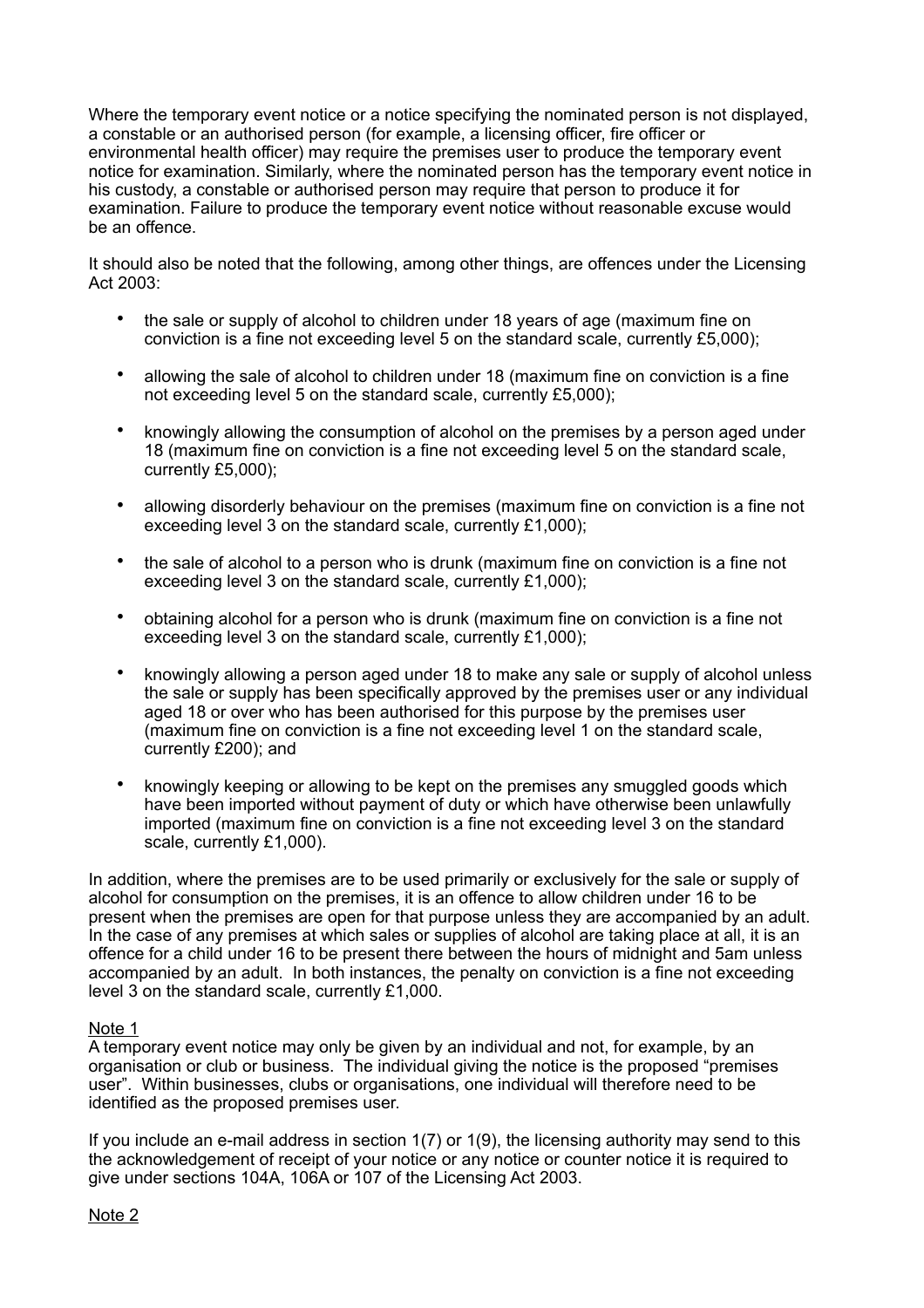For the purposes of the Licensing Act 2003, "premises" means any place. Premises will therefore not always be a building with a formal address and postcode. Premises can include, for example, public parks, recreation grounds and private land.

If a premises licence or club premises certificate has effect in relation to the premises (or any part of the premises) which you want to use to carry on licensable activities, it is possible that any conditions which apply to the licence or certificate may be imposed on the temporary event notice if certain pre-conditions are met. These pre-conditions are that the police or the local authority exercising environmental health functions object to the notice and the licensing authority decides:

- not to give a counter notice under section 105 of the Licensing Act 2003;
- the conditions apply to the licence or certificate; and<br>• the imposition of the conditions on the notice would to
- the imposition of the conditions on the notice would not be inconsistent with the carrying on of the licensable activities under the notice.

# Note 3

A temporary event notice can be given for part of a building, such as a single room or a plot within a larger area of land. You should provide a clear description of the area in which you propose to carry on licensable activities. This is important as any licensable activities conducted outside the area of the premises protected by the authority of this temporary event notice would be unlawful and could lead to prosecution.

In addition, when holding the proposed event, the premises user would need to be able to restrict the number of people on the premises at any one time when licensable activities are taking place to less than 500. If more than 499 are on the premises when licensable activities are being carried on, the licensable activities would be unlawful and the premises user would be liable to prosecution. The maximum figure of 499 includes, for example, staff, organisers, stewards and performers.

# Note 4

A description of the nature of the premises assists the chief officer of police and local authority exercising environmental health functions in deciding if any issues relating to the licensing objectives are likely to arise. You should state clearly that the premises to be used are, for example, a public house, a restaurant, an open field, a village hall or a beer tent.

# Note 5

A description of the nature of the event similarly assists the chief officer of police and local authority exercising environmental health functions in making a decision as to whether or not to make an objection. You should state clearly that the event taking place at the premises would be, for example, a wedding with a pay bar, the supply of beer at a particular farmers' market, a discotheque, the performance of a string quartet, a folk group or a rock band.

# Note 6

The licensable activities are:

- the sale by retail of alcohol;<br>• the sunnly of alcohol by or c
- the supply of alcohol by or on behalf of a club to, or to the order of, a member of a club;
- the provision of regulated entertainment; and
- the provision of late night refreshment.

Please refer to Schedules 1 and 2 to the Licensing Act 2003 for fuller details of the definitions and exemptions relating to regulated entertainment and late night refreshment.

Regulated entertainment, subject to specified conditions and exemptions, includes:

- (a) a performance of a play;
- (b) an exhibition of a film;
- (c) an indoor sporting event;
- (d) a boxing or wrestling entertainment;
- (e) a performance of live music;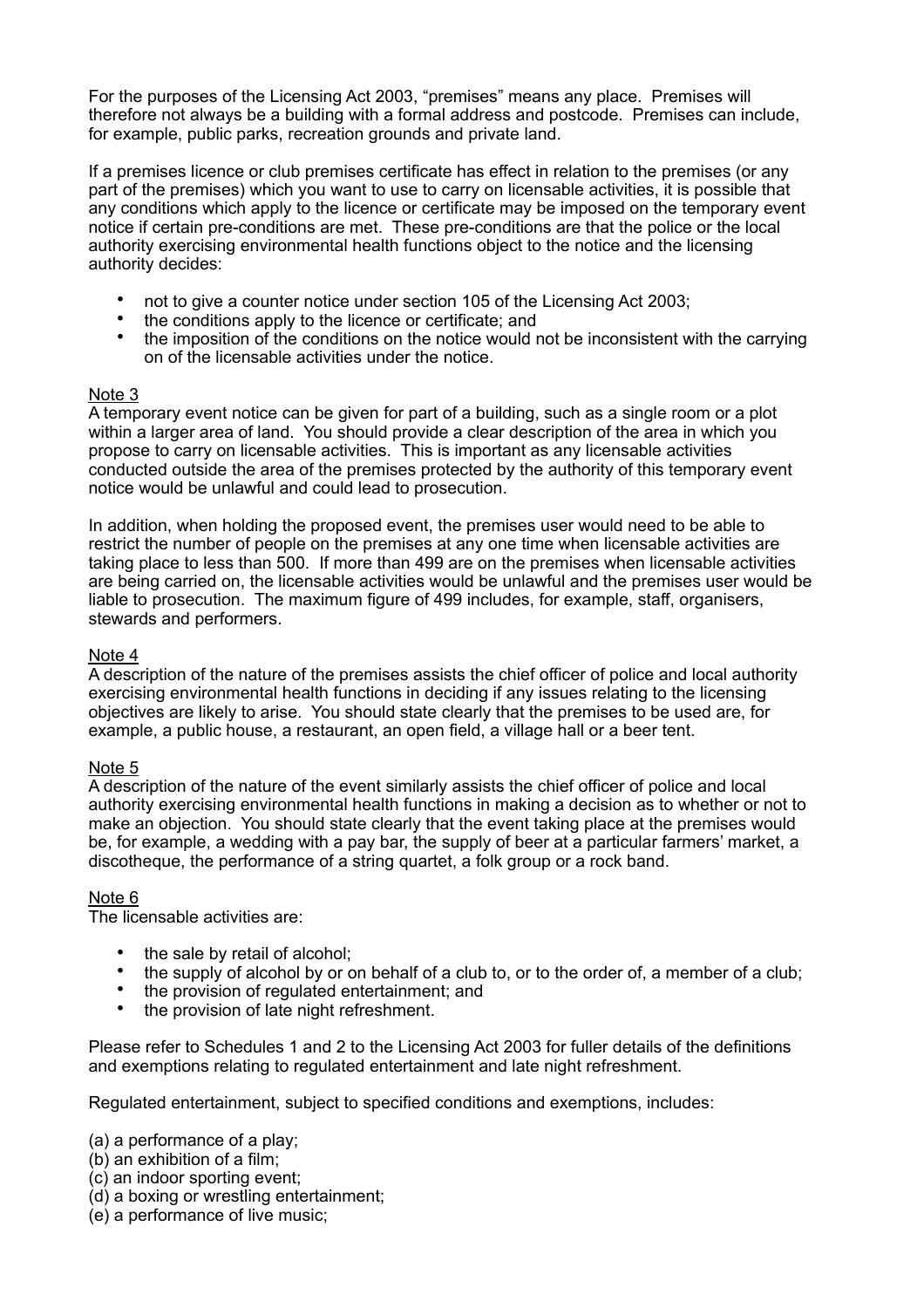(f) any playing of recorded music;

- (g) a performance of dance; and
- (h) entertainment of a similar description to that falling within (e), (f) or (g).

If you are uncertain whether or not the activities that you propose are licensable, you should contact your licensing authority for further advice.

#### Note 7

Late notices can be given no later than 5 working days but no earlier than 9 working days before the event in relation to which the notice is given. A late notice given later than 5 working days before the event to which it relates will be returned as void and the activities described in it will not be authorised.

The number of late notices that can be given in any one calendar year is limited to 10 for personal licence holders and 2 for non-personal licence holders. These count towards the total number of temporary event notices (i.e. 50 temporary event notices per year for personal licence holders and 5 temporary event notices for non-personal licence holders).

If there is an objection from either the police or local authority exercising environmental health functions, the event will not go ahead and a counter notice will be issued.

## Note 8

The maximum period for using premises for licensable activities under the authority of a temporary event notice is 168 hours or seven days.

## Note 9

You should state here the times during the event period, for example 48 hours, when you intend to carry on licensable activities. For example, you may not intend to carry on licensable activities throughout the entire 48 hour event period, and may intend to sell alcohol between 8.00 hrs and 23.00 hrs on each of the two days.

#### Note 10

No more than 499 may be on the premises for a temporary event at any one time when licensable activities are being carried on. If you intend to have more than 499 attending the event, you should obtain a premises licence for the event. Your licensing authority should be able to advise you. The maximum figure of 499 includes not only the audience, spectators or consumers but also, for example, staff, organisers, stewards and performers who will be present on the premises.

#### Note 11

If you indicate that alcohol will be supplied only for consumption on the premises, you would be required to ensure that no person leaves the premises with alcohol supplied there. If such a supply takes place, the premises user may be liable to prosecution for carrying on an unauthorised licensable activity. Similarly, if the premises user gives notice that only supplies of alcohol for consumption off the premises will take place, he/she must ensure that alcohol supplied is not consumed on the premises. The premises user is free to give notice that he/she intends to carry on both types of supplies. For this purpose, the supply of alcohol includes both of the first two licensable activities listed in note 6 above.

#### Note 12

Relevant entertainment is defined in the Local Government (Miscellaneous Provisions) Act 1982 ("the 1982 Act") as *any live performance or any live display of nudity which is of such a nature that, ignoring financial gain, it must reasonably be assumed to be provided solely or principally for the purpose of sexually stimulating any member of the audience (whether by verbal or other means).* Relevant entertainment therefore includes, but is not limited to, lap dancing and pole dancing.

The 1982 Act requires premises which provide relevant entertainment to be licenced under that Act for this purpose. Premises at which there have not been more than eleven occasions on which such entertainment has been provided within a period of 12 months, no such occasion has lasted for more than 24 hours and there has been a period of at least one month between each occasion are exempt from the requirement to obtain a licence under the 1982 Act. Such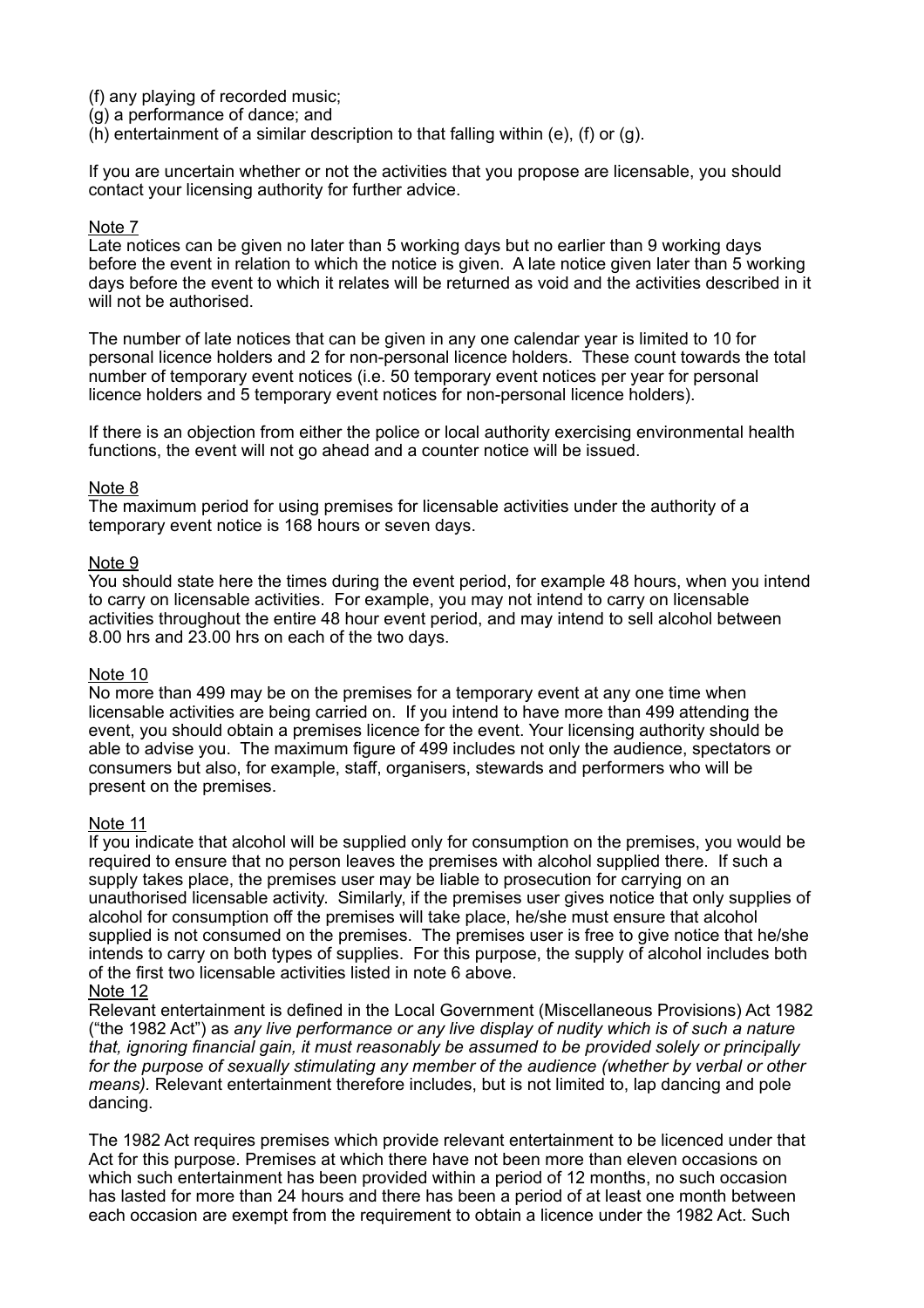premises are likely instead to require an authorisation under the Licensing Act 2003 to be used for such activities as these are a licensable activity (the provision of regulated entertainment – see note 6 above). A temporary event notice may be given for this purpose.

#### Note 13

The holder of a valid personal licence issued under the Licensing Act 2003 may give up to 50 temporary event notices in any calendar year subject to the other limitations in the 2003 Act. A proposed premises user who holds such a licence should give the details requested.

## Note 14

As stated under Note 12, a personal licence holder (issued under the Licensing Act 2003) may give up to 50 temporary event notices (including 10 late notices) in any calendar year. An individual who does not hold a personal licence may only give 5 temporary event notices (including 2 late notices) in England and Wales in any calendar year. A calendar year is the period between 1st January to 31st December inclusive in any year.

If an event straddles two calendar years, it will count against the limits on temporary event notices (12 for each premises, 21 days for each premises, 50 per personal licence holder and 5 for non-holders) for each year. However, only one notice needs to be given.

For the purposes of determining the overall limits of 50 temporary event notices per personal licence holder (in a calendar year) and of 5 for a non-personal licence holder (in a calendar year), temporary event notices given by an associate or a person who is in business with a premises user (and that business involves carrying on licensable activities) count towards those totals. Note 14 below sets out the definition of an "associate".

If a temporary event notice has been given for the same premises, by the same premises user, and would have effect within 24 hours before the start of the event period under the current proposal or within 24 hours after the end of that period, the temporary event notice given would be void and any licensable activities carried on under it would therefore be unlicensed.

For the purposes of determining whether or not the required gap of 24 hours is upheld, temporary event notices given by an associate or a person who is in business with a premises user (and that business involves carrying on licensable activities) count as if they had been given by the premises user. Note 14 below sets out the definition of an "associate".

#### Note 15

An "associate" of the proposed premises user is:

- a. the spouse or civil partner of that person;
- b. a child, parent, grandchild, grandparent, brother or sister of that person;
- c. an agent or employee of that person; or
- d. the spouse or civil partner of a person within (b) or (c).

For these purposes, a person living with another as that person's husband or wife is to be treated as that person's spouse.

#### Note 16

It is a requirement that you send at least one copy of this notice to the licensing authority at least ten working days (or five working days for a late notice) before the commencement of the proposed licensable activities. The authority will give you written acknowledgement of the receipt of the notice. This will be important proof that you gave the notice and when you gave it for the purposes of the Act. Some premises may be situated in two licensing authority areas, for example, where a building or field straddles the local authority boundary. Where this is the case, at least one copy of the notice must be sent to each of the licensing authorities identified, together with the appropriate fee in each case. In such circumstances, you will receive acknowledgements from all the relevant licensing authorities.

One copy must be sent to each of the chief officer of police and the local authority exercising environmental health functions for the area in which the premises is situated at least ten working days for a standard notice (or five working days for a late notice) before the